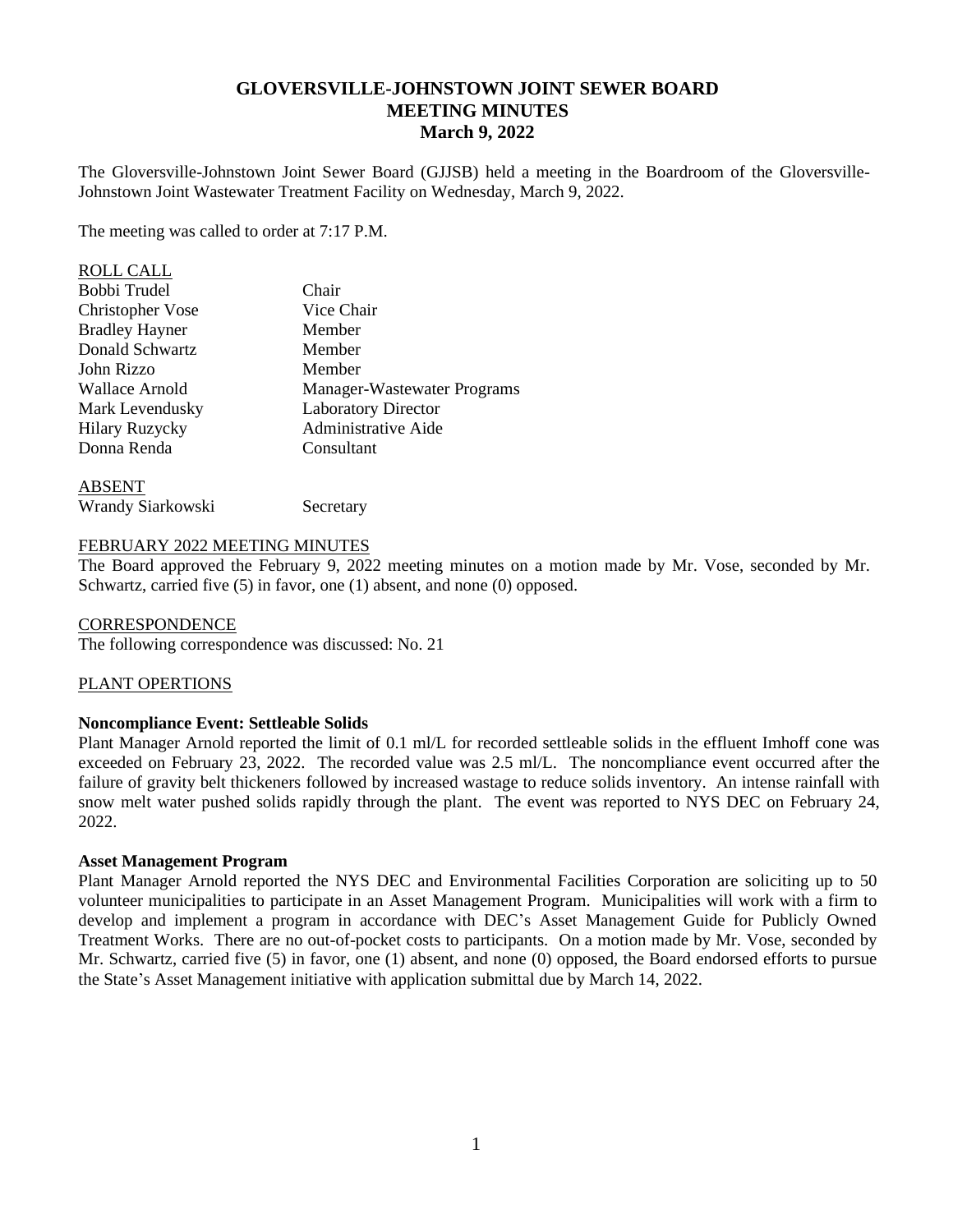### INDUSTRIAL COMPLIANCE

# **Request for Transfer of Permit: Century Linen & Uniform**

Laboratory Director Levendusky reported Century Linen & Uniform, Inc. submitted a *Request for Transfer of Permit* for their businesses located at Balzano Drive in Gloversville, N. Main Street in Gloversville, and N. Perry Street in Johnstown. Century Linen & Uniform, Inc. proposes to change their company name at all three locations to Century Linen & Uniform, LLC. On a motion made by Mr. Rizzo, seconded by Mr. Vose, carried five (5) in favor, one (1) absent, and none (0) opposed, the Board approved amending Permit No. 113, 135, & 232 to reflect a company name change from Century Linen & Uniform, Inc. to Century Linen & Uniform, LLC.

# **Sewer Bill Protest: 167 Bleecker Street, Gloversville**

Consultant Renda reviewed a second request for sewer bill adjustment for excess water usage for property located at 167 Bleecker Street in Gloversville. Plant Manager Arnold conducted an inspection of the premises. On a motion made by Mr. Vose, seconded by Mr. Rizzo, carried five (5) in favor, one (1) absent, and none (0) opposed, the Board approved a credit of \$516.87 since the water did not enter the sewer system to be treated.

# **Sewer Bill Protest: 52 Union Street, Gloversville**

Consultant Renda reviewed a request for sewer bill adjustment for excess water usage for property located at 52 Union Street in Gloversville. On a motion made by Mr. Vose, seconded by Mr. Schwartz, carried five (5) in favor, one (1) absent, and none (0) opposed, the Board denied a credit since permission to inspect the premises was not granted.

# BUDGET/PURCHASE/AUDIT

# **Authorize Purchase: Cargo Van**

Consultant Renda requested Board approval to solicit bids for a cargo van for the Monitoring Department through NYS Office of General Services, per the 2022 Capital Plan. On a motion made by Mr. Vose, seconded by Mr. Rizzo, carried five (5) in favor, one (1) absent, and none (0) opposed, the Board authorized the solicitation of bids for a cargo van through NYS Office of General Services to be used by the Monitoring Department.

# **Authorize Bidding: Potassium Permanganate**

Plant Manager Arnold requested Board approval to seek bids for the supply and delivery of potassium permanganate. On a motion made by Mr. Rizzo, seconded by Mr. Vose, carried five (5) in favor, one (1) absent, and none (0) opposed, the Board authorized to advertise bids for a two (2) year contract for the supply and delivery of potassium permanganate.

# **ATTACHMENTS**

Wastewater Programs Report, Annual Trends/Comparison Report, and 2022 O&M Expenditure Reports were reviewed per Attachments No. 1, 2, & 3.

O&M purchase orders and disbursement sheets totaling \$199,692.08 were approved for payment on a motion made by Mr. Swartz, seconded by Mr. Hayner, carried five (5) in favor, one (1) absent, and none (0) opposed.

#### OLD BUSINESS

# **Route 30/30A Corridor Study**

Plant Manager Arnold reported that he and Consultant Renda met with Travis Mitchell of Environmental Design Partnership and Scott Henze from the Fulton County Planning Department to review progress on the sewer extension proposal for the Route 30/30A corridor. The study is nearly complete. Some concerns were raised by the County regarding outside user fees. Future discussion on rates shall include both cities and the Joint Sewer Board.